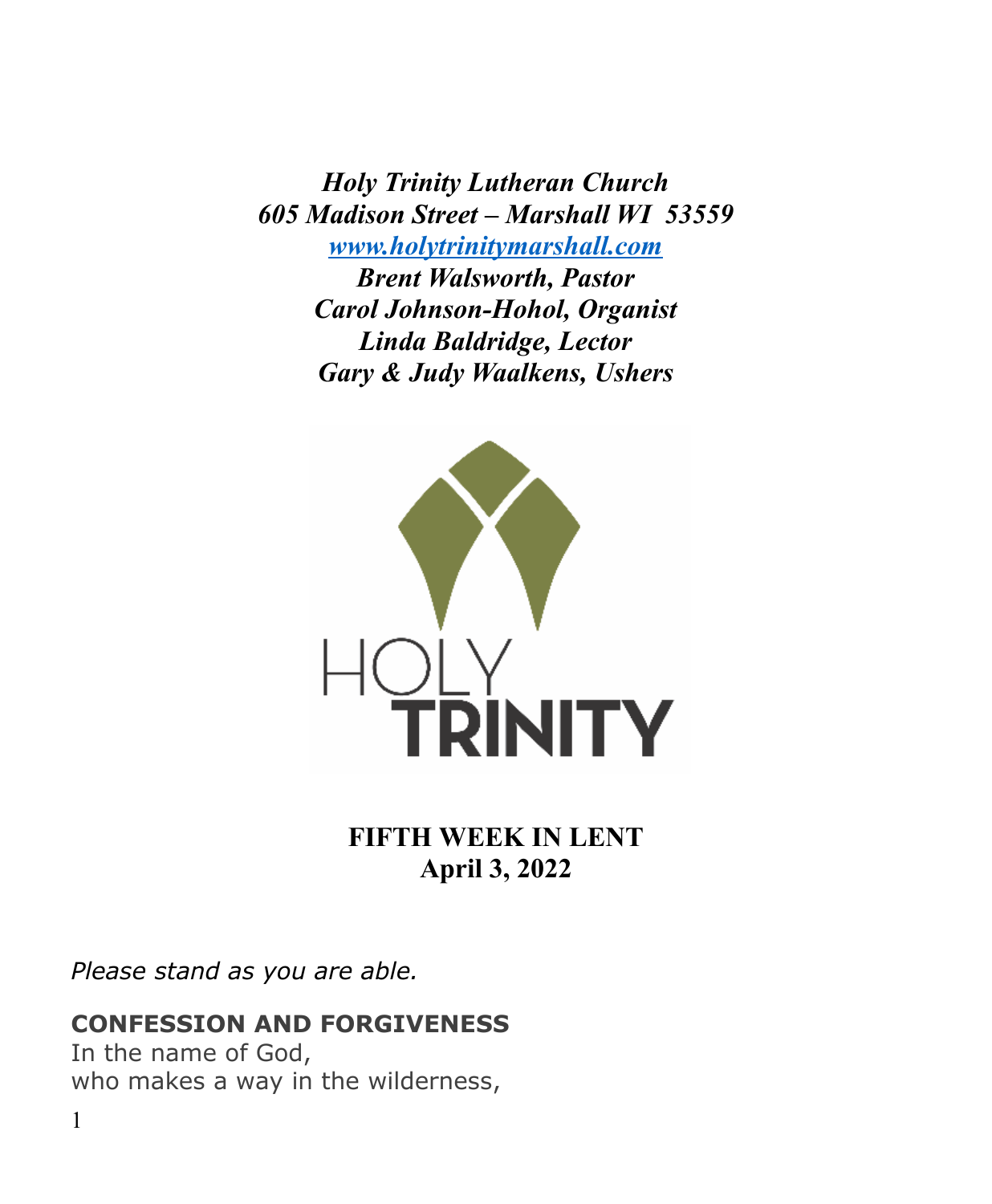walks with us, and guides us in our pilgrimage. **Amen.**

 *Silence is kept for reflection.*

Holy One, **we confess that we have wandered far from you: we have not trusted your promises, we have ignored your prophets in our own day, we have squandered our inheritance of grace, we have failed to recognize you in our midst. Have mercy on us! Forgive us and turn us again to you. Teach us to follow in your ways, assure us again of your love, and help us to love our neighbor. Amen.**

Beloved in Christ, the Word draws near to you, and all who call out to God shall be saved. In Jesus, God comes to you again and again and gathers you under wings of love. In  $+$  Jesus' name, your sins are forgiven. God journeys with you and teaches you how to live in love. **Amen.**

# **GREETING**

The grace of our Lord Jesus Christ, the love of God, and the communion of the Holy Spirit be with you all. **And also with you.**

# *Children may be dismissed to Sunday School*

*You may be seated.*

# **"In the Cross of Christ, I Glory" ELW 324**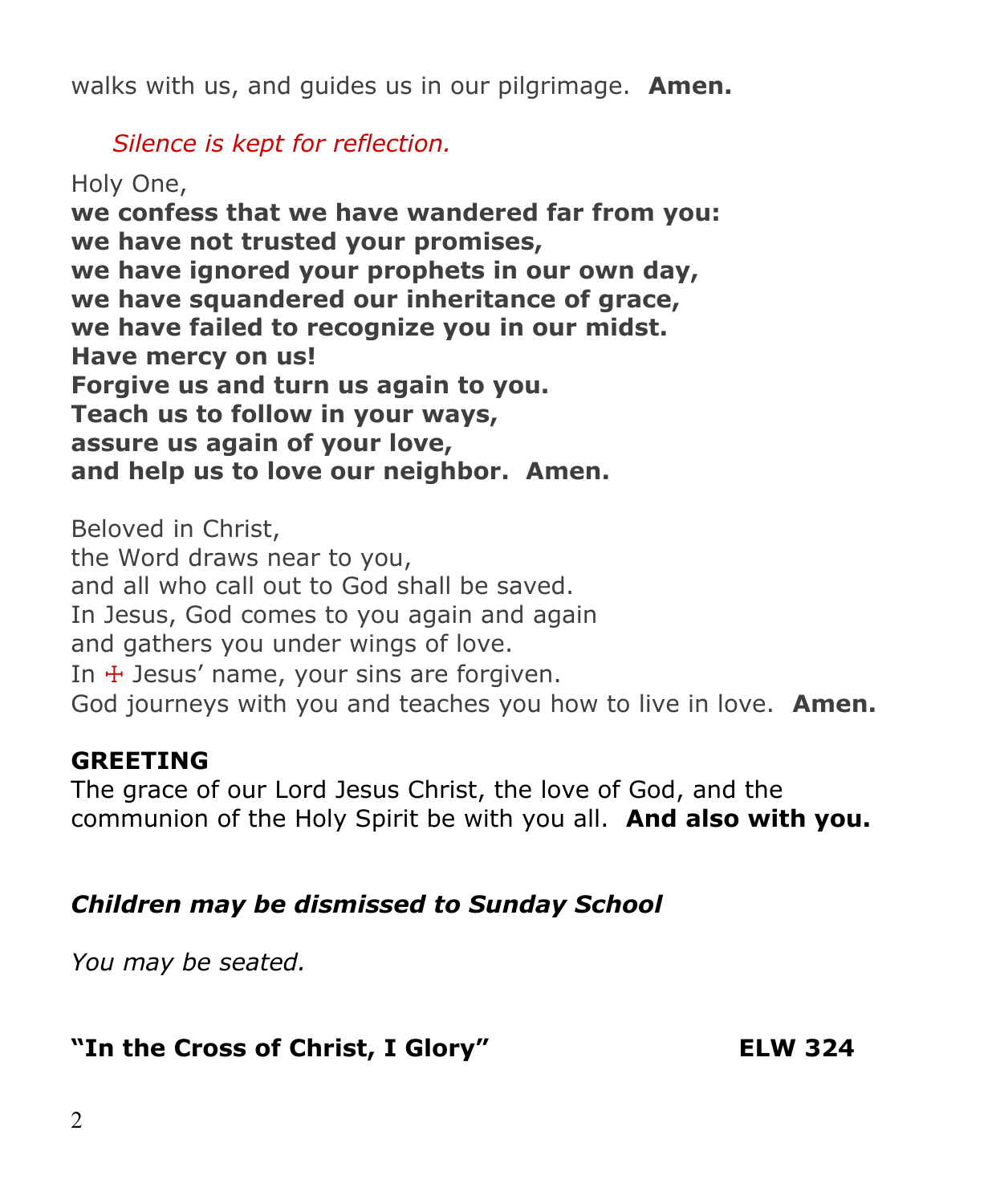

Text: John Bowring, 1792-1872 Music: RATHBUN, Ithamar Conkey, 1815-1867

**PRAYER OF THE DAY** (congregation prays words in bold) Creator God, **you prepare a new way in the wilderness, and your grace waters our desert. Open our hearts to be transformed by the new thing you are doing, that our lives may proclaim the extravagance of your love given to all through your Son, Jesus Christ, our Savior and Lord, who lives and reigns with you and the Holy Spirit, one God, now and forever. Amen.**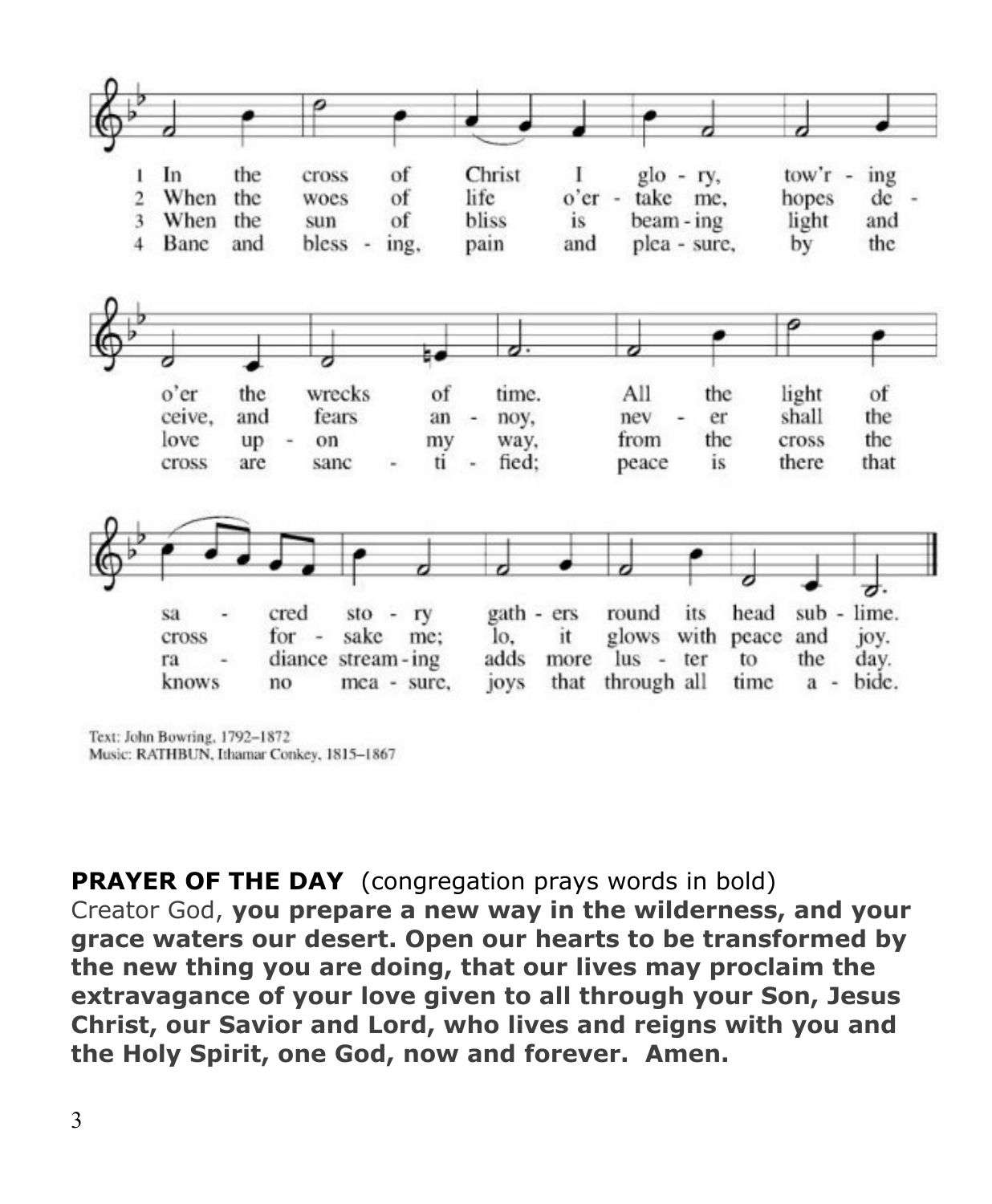#### **WORD**

**TODAY'S READING: Isaiah 43:16-21** *Read by Linda Baldridge*

*Please stand as you are able.*



The Gospel of the Lord, according to John, Chapter 12 **Glory to you, O Lord**

(The Gospel is read) **GOSPEL: John 12:1-8**

The Gospel of the Lord. **Praise to you, O Christ.**

*You may be seated.*

#### **SERMON Pastor Brent Walsworth**

#### **"Jesus, Keep Me Near the Cross" ELW 335**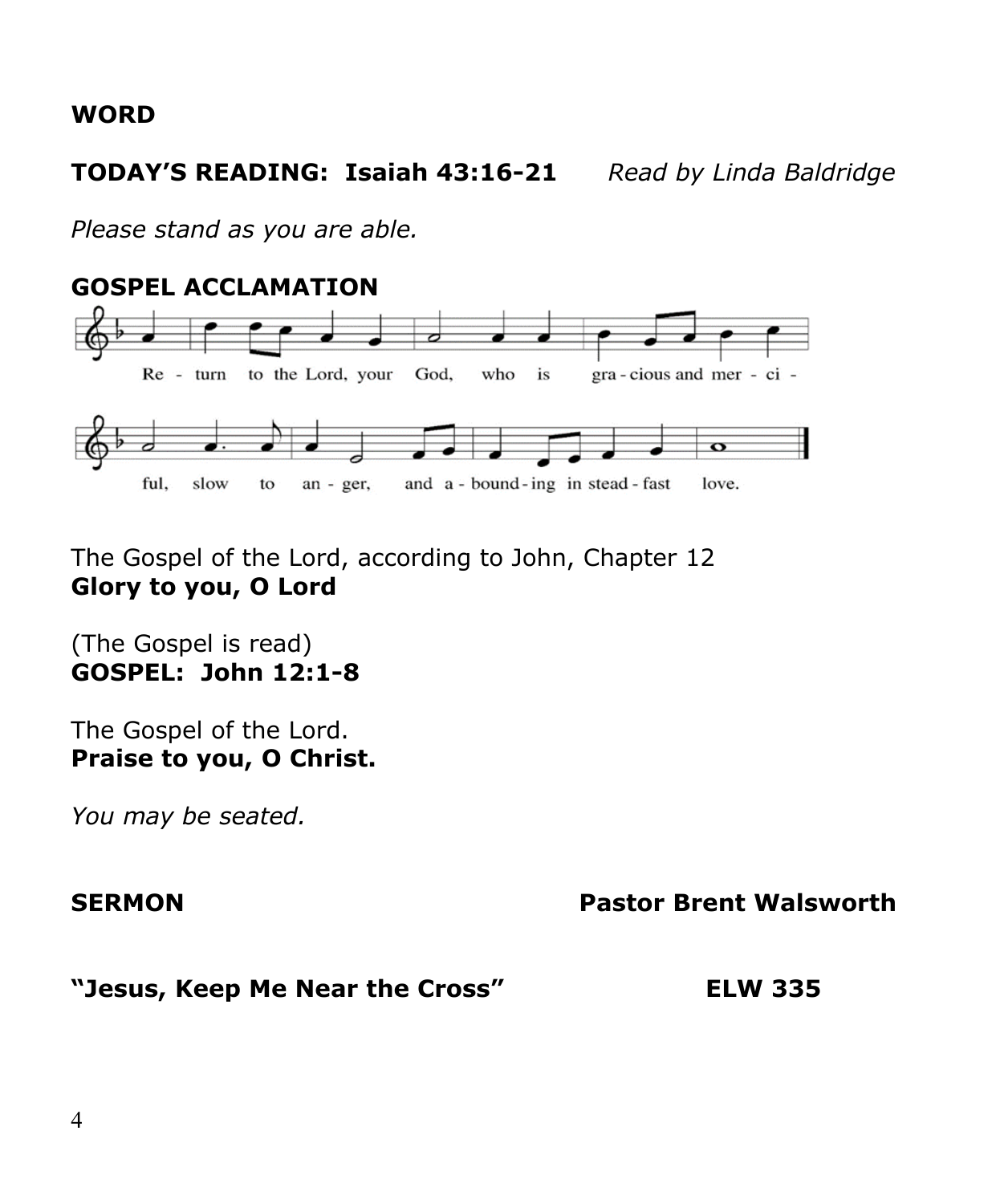

Text: Fanny J. Crosby, 1820-1915 Music: NEAR THE CROSS, William H. Doane, 1832-1915

*Please stand as you are able.*

**APOSTLES' CREED I believe in God, the Father almighty, creator of heaven and earth. I believe in Jesus Christ, God's only Son, our Lord,** 5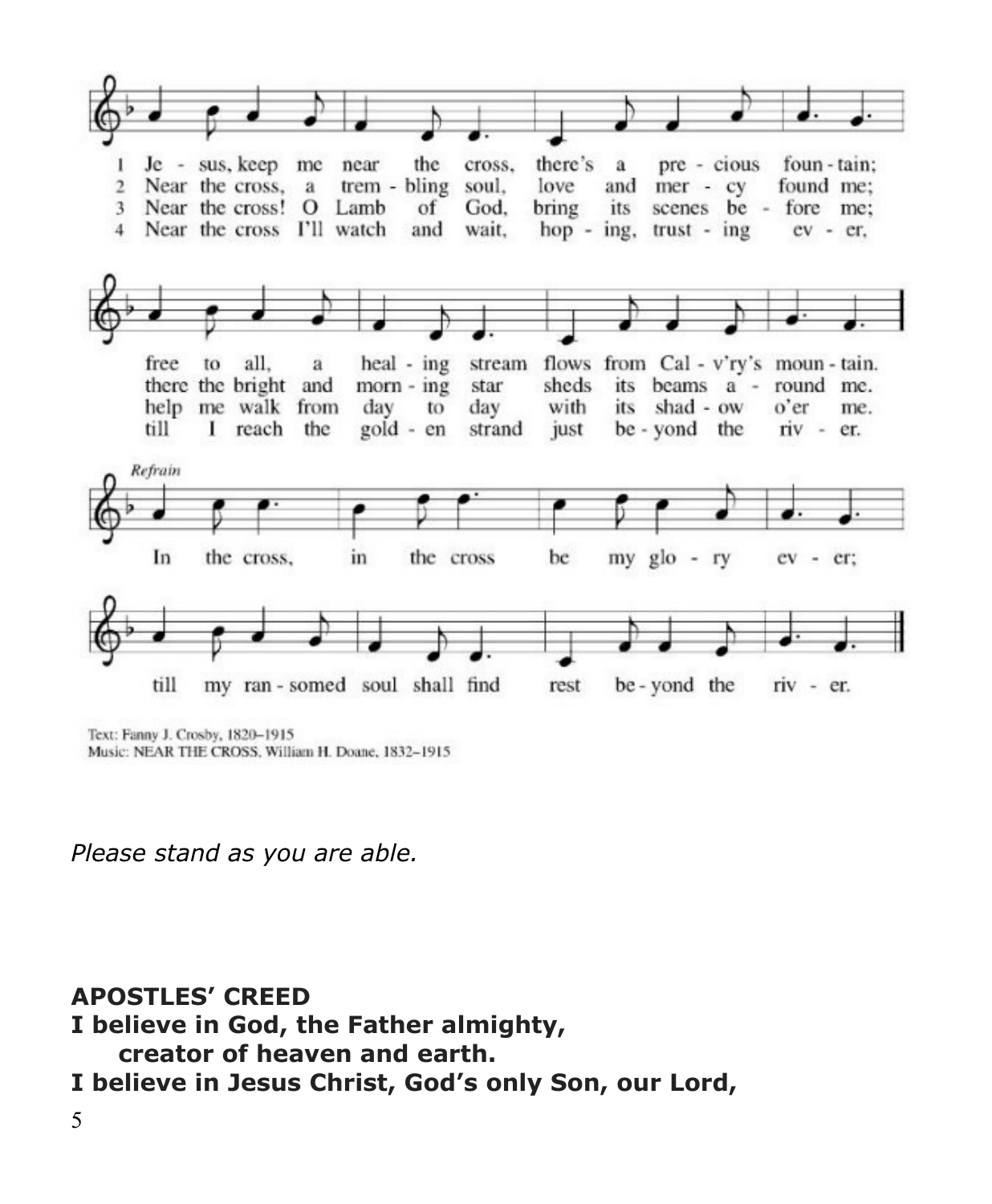**who was conceived by the Holy Spirit, born of the virgin Mary, suffered under Pontius Pilate, was crucified, died, and was buried; he descended to the dead.\* On the third day he rose again; he ascended into heaven, he is seated at the right hand of the Father, and he will come to judge the living and the dead. I believe in the Holy Spirit, the holy catholic church, the communion of saints, the forgiveness of sins, the resurrection of the body, and the life everlasting. Amen.**

# **PRAYERS OF THE PEOPLE**

Drawn close to the heart of God, we offer these prayers for the church, the world, and all who are in need.

# *A brief silence.*

Do a new thing in the church. Free us from paradigms that no longer serve the gospel and bring forward leaders who imagine fresh ways of doing ministry. Give us courage in the face of change. *Merciful God,* **receive our prayer.**

Do a new thing for creation. Reverse the trajectory of climate change and environmental catastrophe. Revive habitats already impaired by human disregard. Amplify the voices of climate scientists and researchers working to chart a new course.

*Merciful God,* **receive our prayer.**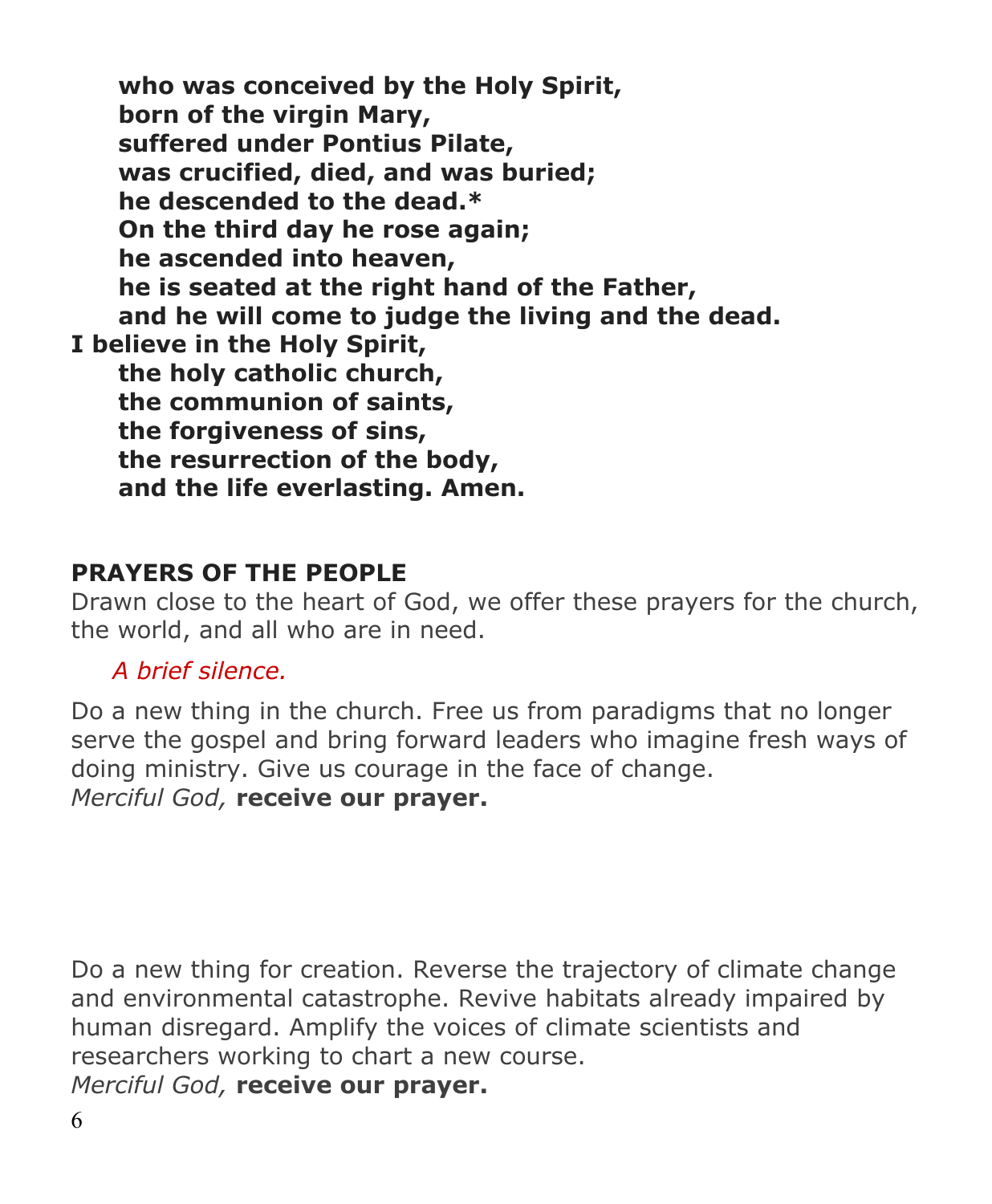Do a new thing in our world. Break barriers that prevent political enemies from working together for the well-being of all. Make a way for peace and collaboration among the nations. *Merciful God,* **receive our prayer.**

Do a new thing for those who suffer. Reveal a path for any who are unemployed or underemployed, for those experiencing homelessness, and for all who struggle with money. Comfort those who grieve and restore those who are sick. We pray especially for:

| Barb Anderson   |                           | Jerry Usgaard Chuck Baldridge | Jeri Goss           |
|-----------------|---------------------------|-------------------------------|---------------------|
| Rod Galston     | Marilyn Osterlie John Ray |                               | <b>Marian Kress</b> |
| Kasey Baguhn    | Glen Gollmer              | June Chadwick                 | Dale Woldt          |
| Karissa Schaper |                           |                               |                     |

*Merciful God,* **receive our prayer.**

Do a new thing within us. Direct us into encounters that broaden our understanding of the human experience. Amplify voices that are ignored or devalued. Deliver us especially from the scourge of racism. *Merciful God,* **receive our prayer.**

 *Here other intercessions may be offered.*

Do a new thing in our death. Fill us with the knowledge of Christ and the power of his resurrection as we give thanks for all the saints who have attained the prize of their heavenly call.

*Merciful God,* **receive our prayer.**

Accept the prayers we bring, O God, on behalf of a world in need, for the sake of Jesus Christ. **Amen.**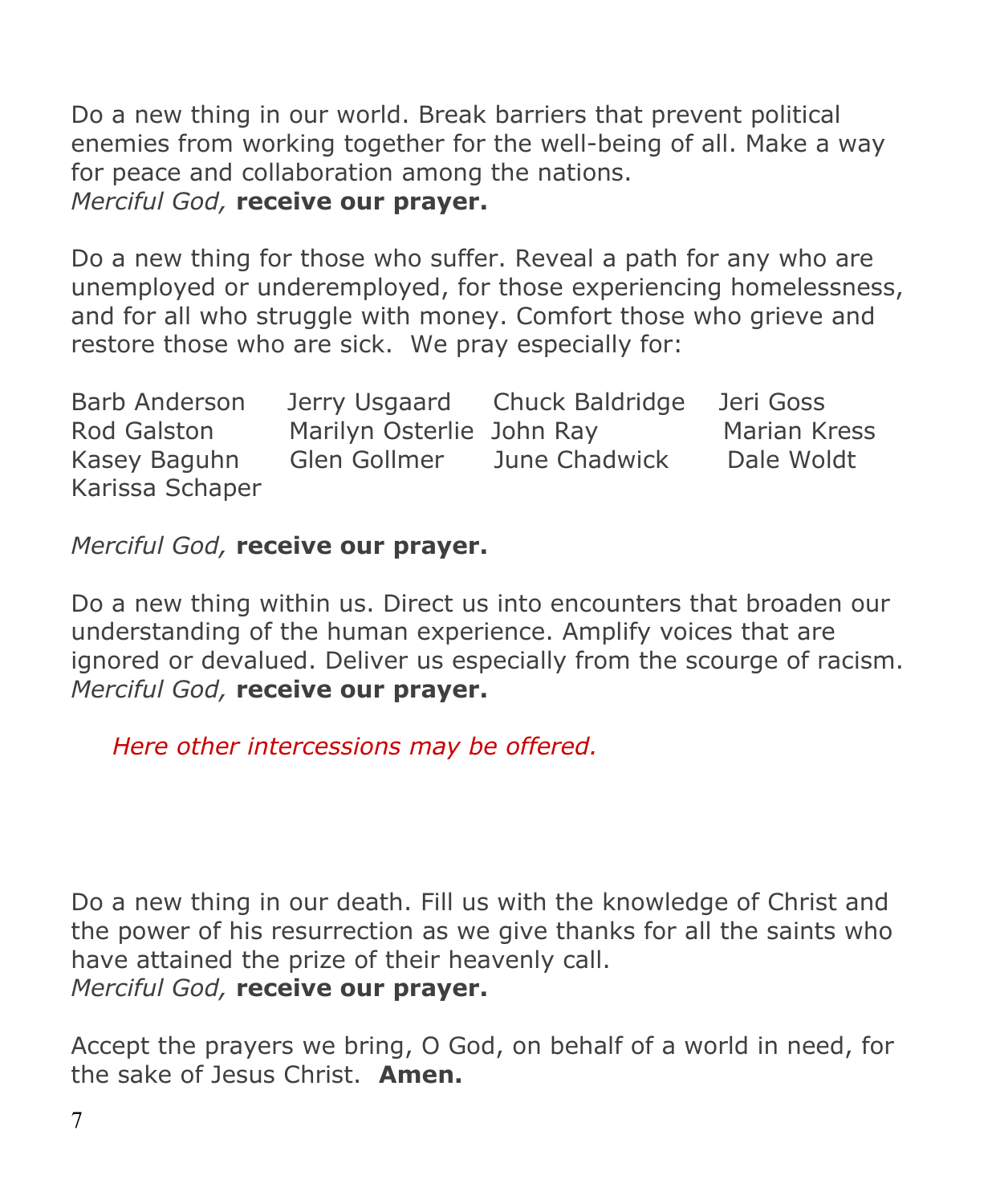# **GREETING OF THE PEACE**

The peace of Christ be with you all**. And also with you.**

# **\*Please leave your offerings in the plate at the sanctuary entrance\***

**Offering Prayer** (congregation prays words in bold type) Extravagant God, **you have blessed us with the fullness of creation. Now we gather at your feast where you offer us the food that satisfies. Take and use what we offer here, come among us, and feed us with the body and blood of Christ, in whose name we pray. Amen.**

# **HOLY COMMUNION**

*The wafer and juice are opened and consumed at the Pastor's instruction following the Invitation to Communion.*

# **Dialogue**

The Lord be with you. **And also with you.** Lift up your hearts. **We lift them to the Lord.** Let us give thanks to the Lord our God. **It is right to give our thanks and praise.**

# **Words of Institution**

"On the night in which he was betrayed …"

Lord, remember us in your Kingdom and teach us to pray:

# **Our Father, who art in heaven, hallowed be thy name, thy kingdom come, thy will be done, on earth as it is in heaven.**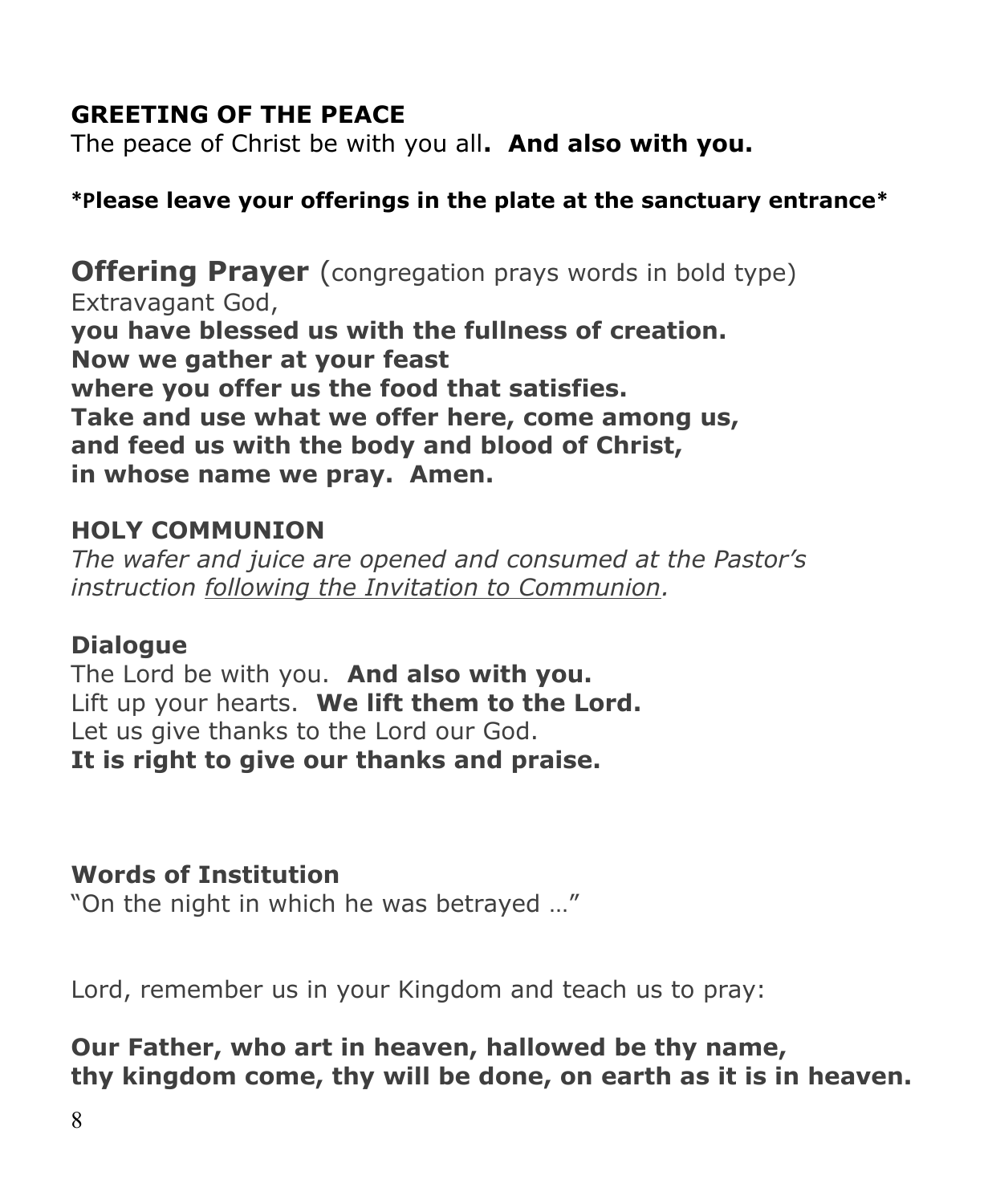**Give us this day our daily bread; and forgive us our trespasses, As we forgive those who trespass against us; And lead us not into temptation, but deliver us from evil. For thine is the kingdom, and the power, and the glory, Forever and ever. Amen.**

# **Invitation to Communion**

Here is food and drink for the journey. Take and be filled. (*The wafer and juice are opened and consumed here at the Pastor's instruction.)*

**Prayer after Communion** (congregation prays words in bold) Blessed Jesus, **in this rich meal of grace, you have fed us with your body, the bread of life. Now send us forth to bear your life-giving hope to a world in need. Amen.**

**"Beneath the Cross of Jesus" ELW 338**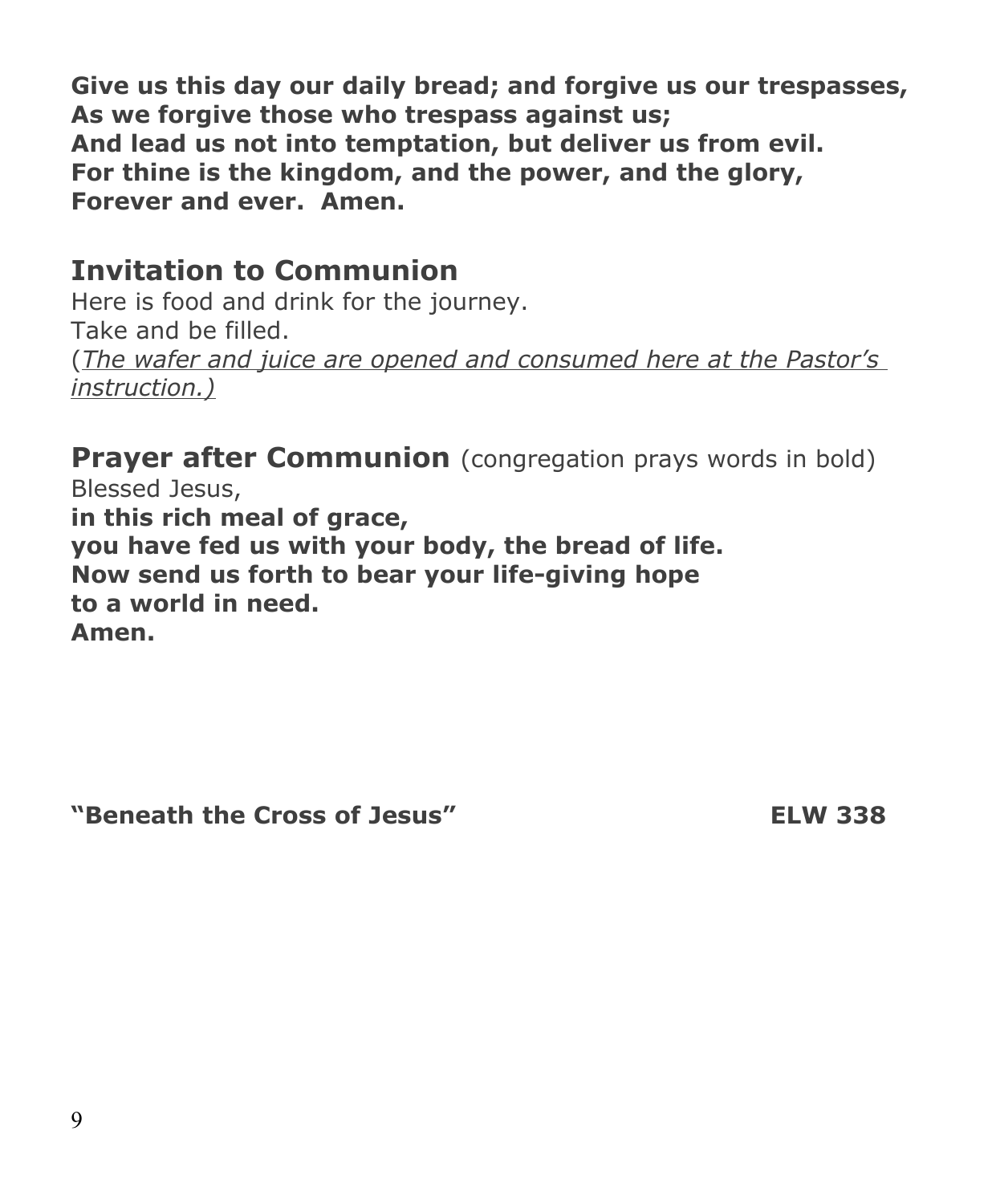

Text: Elizabeth C. Clephane, 1830-1869 Music: ST. CHRISTOPHER, Frederick C. Maker, 1844-1927

# **Blessing**

You are children of God, anointed with the oil of gladness and strengthened for the journey. Almighty God, motherly, majestic, and mighty,

☩ bless you this day and always. **Amen.**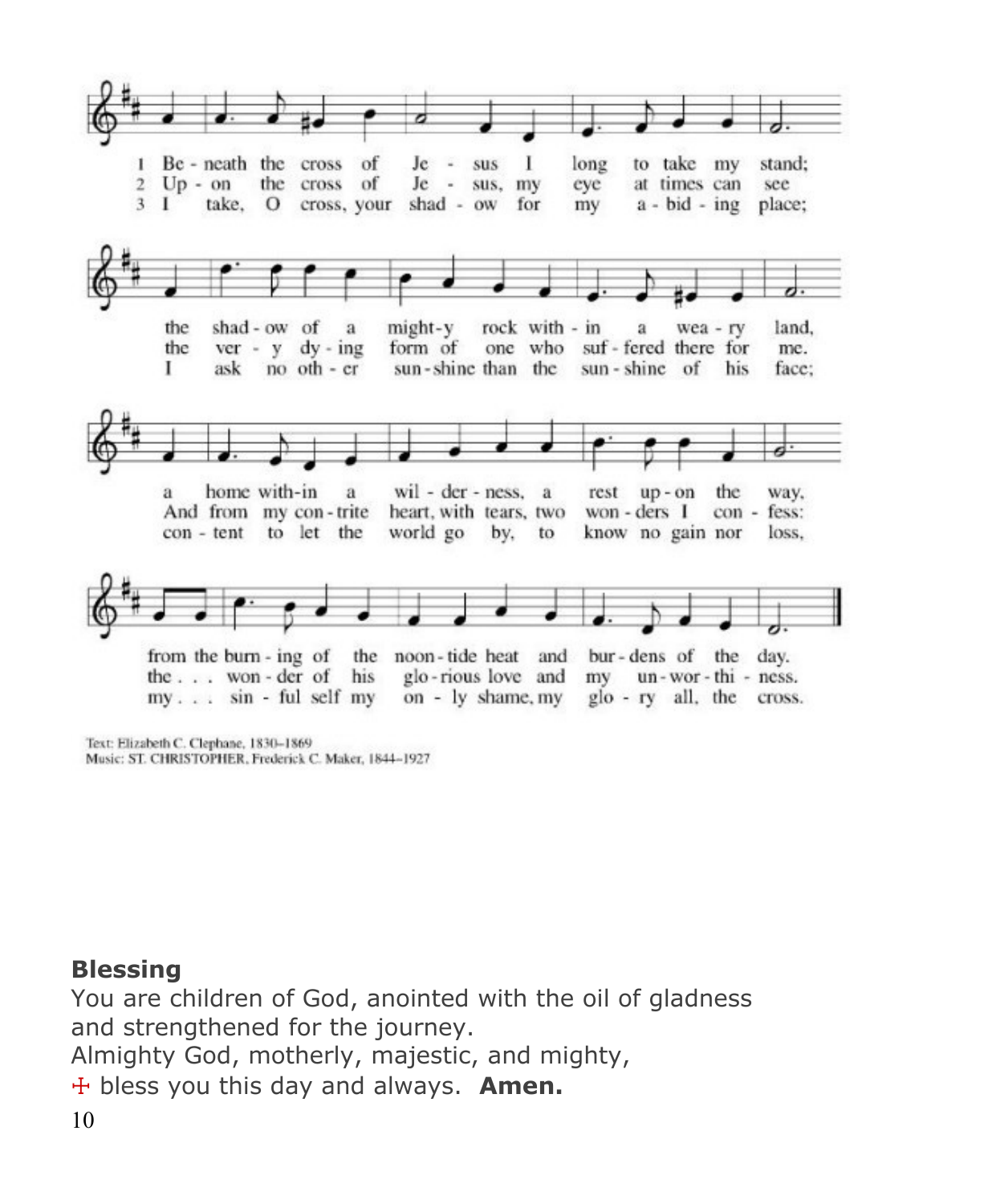# **Dismissal** Go in peace. Jesus meets you on the way. **Thanks be to God.**

*All music and texts reprinted with permission under OneLicense#A729064*

**Thank you to Rev. Walsworth for leading worship.**

**Catechism class continues on Wednesdays at 5:00 pm, with Kathy Deneen leading the way.**

**Easter is right around the corner. If you wish to share an Easter lily to honor a loved one or in memory of someone who has died, there are forms in a folder marked EASTER LILIES on the shelf next to the office. That information will be used in the bulletin and May newsletter. The church will not be ordering Easter lilies.**

**Heads up! There is a fellowship pancake breakfast following the 10:00 AM Palm Sunday service on April 10. Free will offerings will be accepted and appreciated.**

**Holy Trinity will be holding its annual Easter egg hunt this year. If you wish to donate candy for the plastic eggs, please drop off the candy at the church office before April 10. Thank you!**